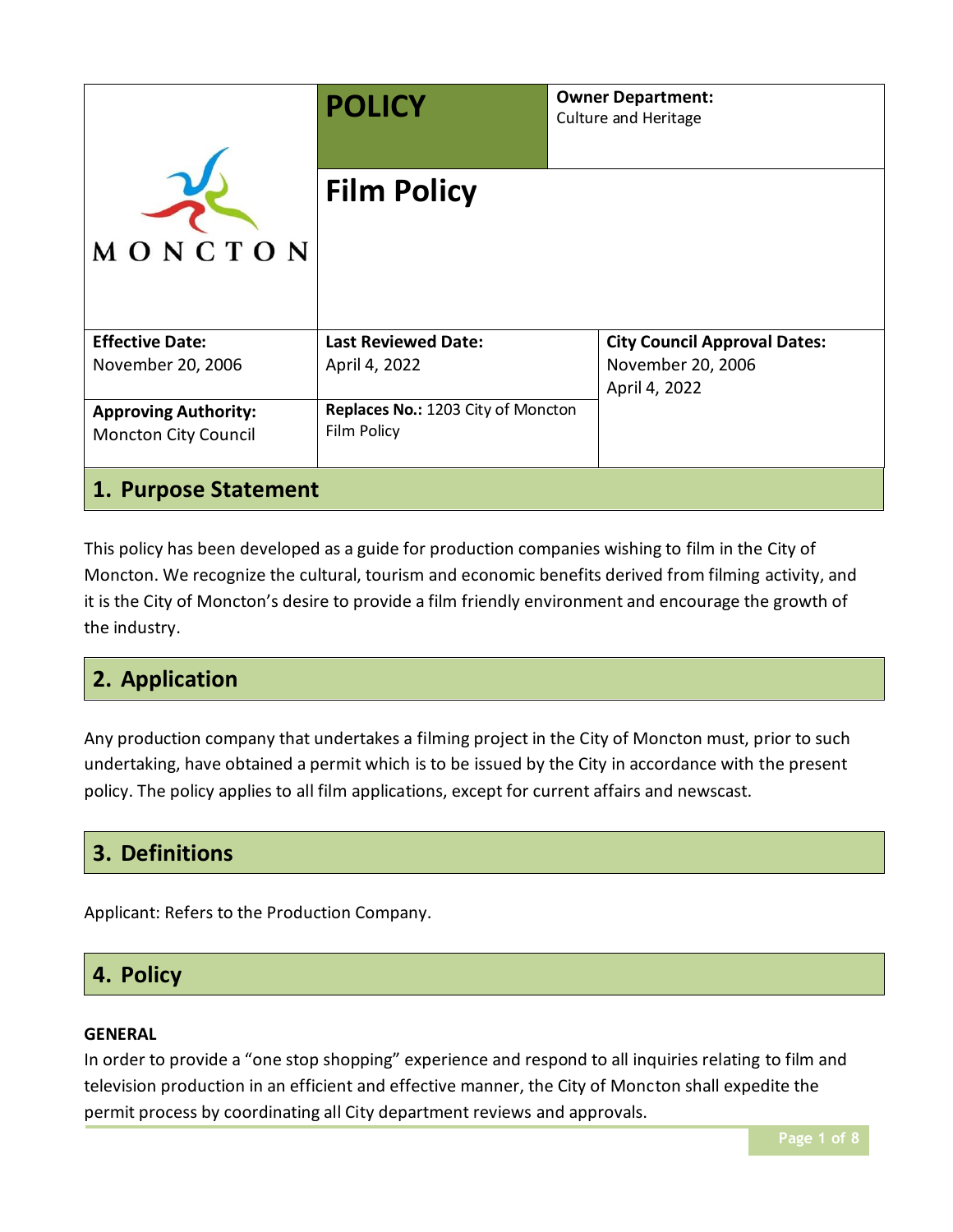In order to achieve this goal, all requests for information, application forms, inquires, etc. shall be directed to:

Culture and Heritage Department 655 Main Street City of Moncton, NB E1C 1E8 Tel (506) 859-2626 [culture@moncton.ca](mailto:roxanne.richard@moncton.ca)

There is no fee for permit application processing. The Cultural Development Officer can also provide complimentary location scouting assistance to help find the "look" for a particular scene or script. It should be noted, however, that charges may be incurred in relation to the provision of additional City services and resources.

#### **FILMING GUIDELINES**

#### **1. Permit Application Process**:

Requests for approval of projects must be submitted in writing to the Culture and Heritage Department, and must include:

- a. A completed and signed *Film Permit Application (Appendix A)*.
- b. A completed and signed *Street or Sidewalk Closure Application (Appendix B)* if the vehicular flow of a street or the pedestrian flow of a sidewalk may be affected.
- c. Proof of a valid general liability insurance.

The City of Moncton reserves the right to review all scripts and to cancel any permit in the event of activities not being conducted in accordance with the Film Permit.

#### **2. Timelines:**

The application should be submitted at least four (4) working days before shooting begins. Filming that include road closures and special effects with elements of potential danger or inconvenience to citizens, merchants or property, or other factors deemed by the City to constitute reason for careful evaluation of the application requires at least twenty (20) working days notice.

#### **3. Insurance:**

Prior to filming, the applicant must provide proof of a valid general liability insurance of at least \$2,000,000 against claims for personal injury, death or property damage occurring upon or in or about the approved locations. The policy will include the City of Moncton as additional named insured.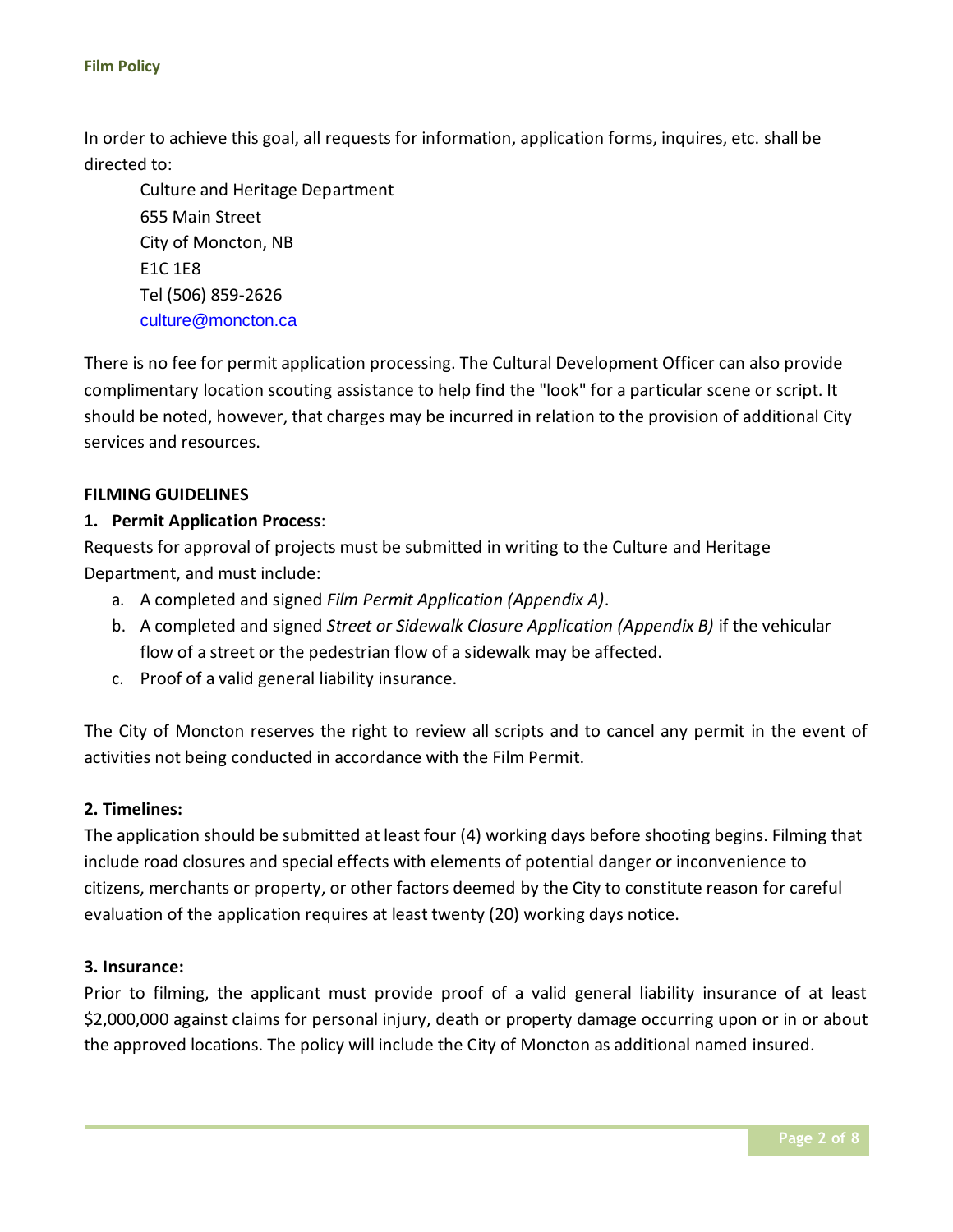## **4. Considerations to residents/occupants/businesses:**

- a. Production vehicles arriving on location in or near a residential neighbourhood shall not enter the area before the time stipulated on the permit.
- b. Production vehicles shall not block, or park in driveways without the permission of the driveway owner.
- c. Cast and Crew shall not trespass on residents' or merchants' property. They must remain within the boundaries of the property that has been permitted for filming.

#### **5. Noise:**

Filming must be done respect the City's By-law for the Prevention of Excessive Noises, being By-law #H-102, as amended or replaced from time to time. The application must include the details of filming activities so the City can review any potential exemption required under the by-law.

## **6. Street and Sidewalk Closures:**

Filming on a street or sidewalk in the City of Moncton may require a permit, particularly if there's a need for street closures or intermittent traffic stoppages. Any filming on municipal streets must be discussed with the Cultural Development Officer to determine whether a permit is required.

Issuance of a *Street or Sidewalk Closure Permit* requires a minimum of twenty (20) days notice before filming. Please note that the closure of Main Street (from Lutz St to Assomption Blvd) and/or Westmorland Street (from Main St to Assomption Blvd) may require up to ninety (90) days notice before filming.

Production companies are responsible for providing certified traffic control for all street closures or intermittent traffic stoppages.

## **7. Notification:**

In cases where residents and businesses may be affected by road or sidewalk closures, special effects, gunfire etc., the City will require production companies to provide a written letter of notification to residents and businesses of the events occurring in their area. A copy of the notification is also to be sent to the Cultural Development Officer.

All notices to the public must be prepared in both official languages, in accordance with the City of Moncton's communication and official languages policies.

Notification of property owners/occupants should take place following the City's review of the request, and no less than two (2) days prior to the planned activity.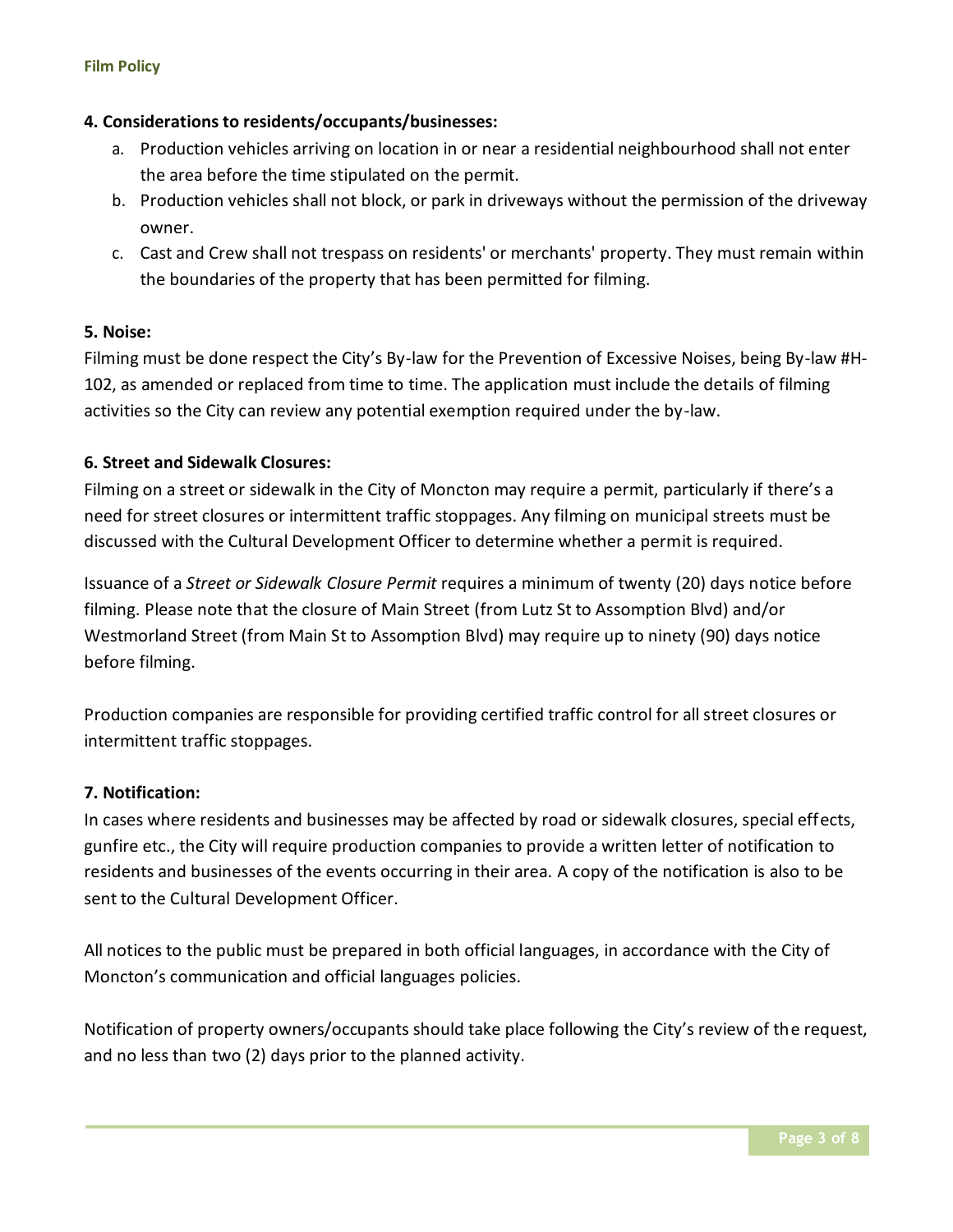#### **Film Policy**

The notification shall include:

- a. Title of production and name of production company;
- b. Name of Location Manager or Production Manager and cellular telephone number;
- c. Date and times that the film company will be working in the area with a brief description of what their activity will be and details regarding parking, noise and any special effects;
- d. Name of Cultural Development Officer and telephone number.

## **8. Parking:**

All vehicles associated with the production unit shall be parked in a legal manner to permit access by emergency vehicles. The Cultural Development Officer can assist with finding suitable parking for film vehicles within the City of Moncton.

## **9. Civic Properties:**

The City of Moncton owns many buildings and properties that could be made available to production companies. These include parks, trails and various municipal facilities. Use of these buildings and properties will require prior approval by the City. Security and rental fees may apply

## **10. Parks:**

No tree removal or pruning of trees and plant materials will be permitted without approval of the City. No tree, shrub, flower, moss, grass, footpath or natural object will be destroyed or removed without permission. All sites must be returned to their original condition; otherwise the production company will be billed for cleanup services or restoration.

## **11. Public Art, Statues and Monuments:**

The use of public art, statues, monuments or other community icons requires specific approval by the City and must be described in the *Film Permit Application (Appendix A)*.

## **12. Stunts and Special Effects:**

Use of firearms, explosives, flash powder, detonators, flammable liquids, and the filming of dangerous stunts must be stated clearly in the *Film Permit Application (Appendix A)* and will require the appropriate approval from the RCMP and/or the Fire Department. All costs associated with these requirements and related clean-up are at the expense of the Production Company or applicant.

## **13. RCMP:**

Policing for the City of Moncton is under the jurisdiction of the RCMP. The City will coordinate all RCMP requirements, including filming involving gunfire, vehicle crashes and traffic control and disruption through the permitting process.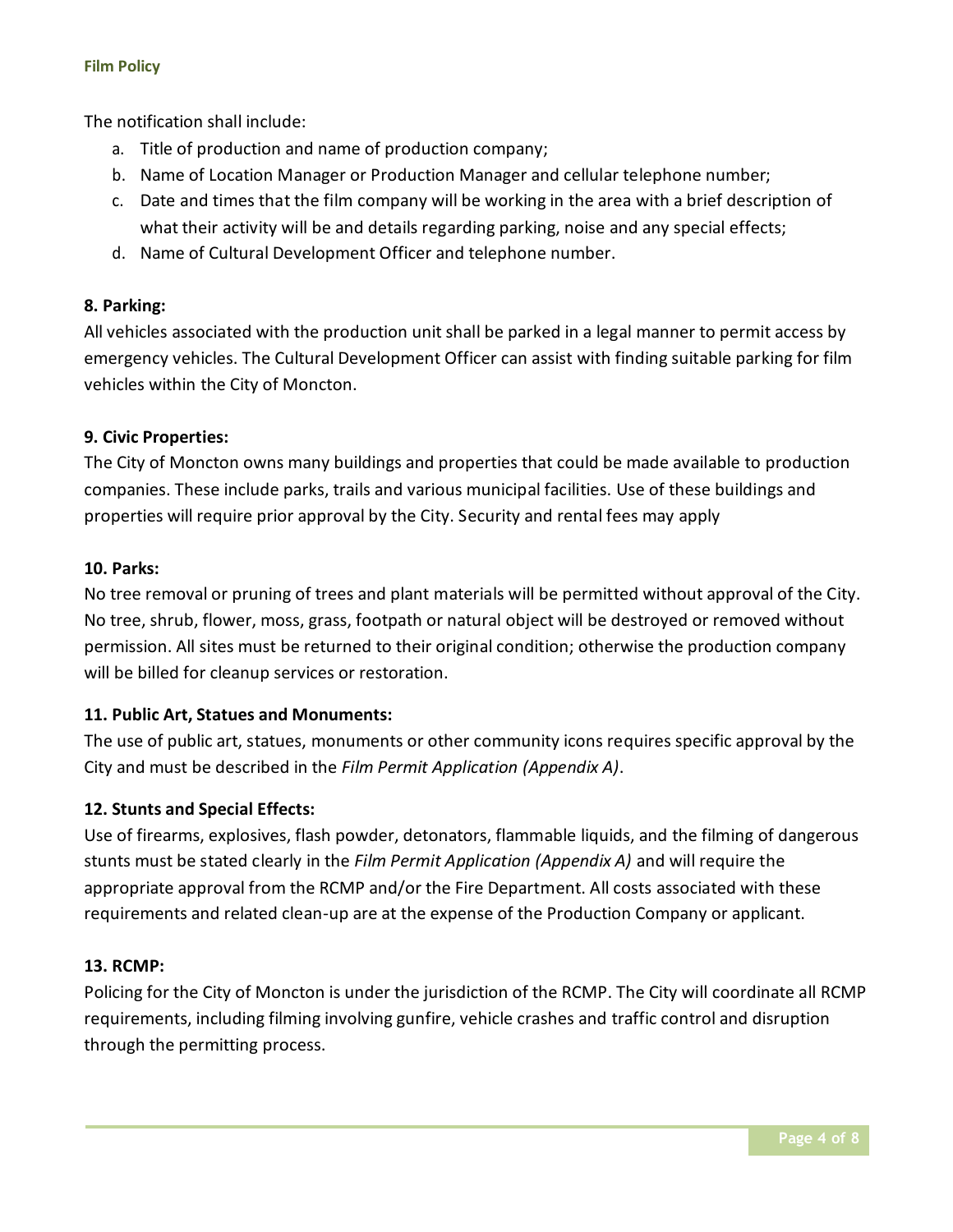#### **14. Fire Department**

The City of Moncton has its own Fire Department. The City will coordinate all Fire Department requirements through the permitting process.

## **15. Filming with Drones (unmanned aerial vehicles)**

The use of drone for filming in the City of Moncton must follow Transport Canada's regulations. <https://www.tc.gc.ca/en/services/aviation/drone-safety.html>

#### **16. Clean-up:**

Production crews must clean the location at the end of each day to ensure the area is returned to its original condition. Materials and debris are not to be washed in catch basins.

## **17. Credits:**

The City of Moncton may request a film credit whenever a substantial amount of filming is done in the City.

## **5. Administration and Contact**

**City Clerk's Office 655 Main St., Moncton, NB E1C 1E8 Telephone: 506.853.3550 Email[: info.clerk@moncton.ca](mailto:info.clerk@moncton.ca)**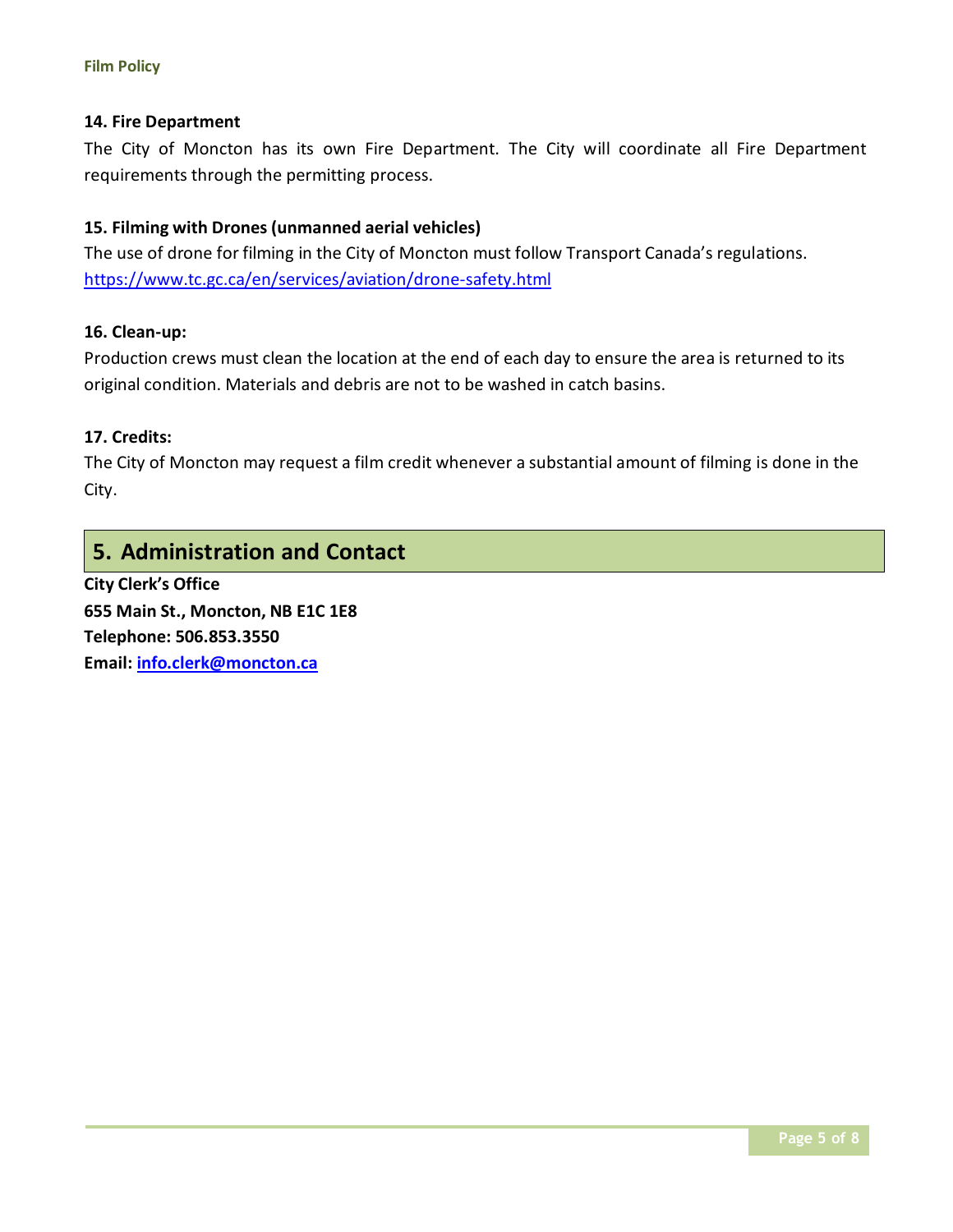# **APPENDIX A – Film Permit Application**



**City of Moncton** Culture and Heritage Department 655 Main Street, Moncton, NB, E1C 1E8 Tel (506) 859-2626

[culture@moncton.ca](mailto:culture@moncton.ca)

| <b>FILM PERMIT APPLICATION</b>                                                                     |           |  |                         |  |  |  |  |  |
|----------------------------------------------------------------------------------------------------|-----------|--|-------------------------|--|--|--|--|--|
| <b>Title of Production</b>                                                                         |           |  | Type of Production      |  |  |  |  |  |
| <b>Production Company</b>                                                                          |           |  |                         |  |  |  |  |  |
| <b>Production Contact</b>                                                                          | Telephone |  | Fax                     |  |  |  |  |  |
| Address                                                                                            |           |  |                         |  |  |  |  |  |
| Location of Film:<br>Park<br>City Property/Buildings<br>Street<br><b>Private Property</b><br>Other |           |  |                         |  |  |  |  |  |
| (Include schedule and list of filming locations with this application)                             |           |  |                         |  |  |  |  |  |
| Street/Sidewalk Closure: No<br>$ $   Yes                                                           |           |  |                         |  |  |  |  |  |
| If yes, complete Street or Sidewalk Closure Application (Appendix B)                               |           |  |                         |  |  |  |  |  |
| Date(s) of Filming                                                                                 |           |  | Number of Staff on Site |  |  |  |  |  |
| Types of Vehicles and Parking Requirements                                                         |           |  |                         |  |  |  |  |  |
| <b>Special Effects and Stunts</b><br>Yes<br>No                                                     |           |  |                         |  |  |  |  |  |
| If yes, describe briefly:                                                                          |           |  |                         |  |  |  |  |  |
|                                                                                                    |           |  |                         |  |  |  |  |  |
| <b>Budget</b>                                                                                      |           |  |                         |  |  |  |  |  |
| <b>Total Production Budget:</b>                                                                    |           |  |                         |  |  |  |  |  |
| <b>Total Spent in Moncton:</b>                                                                     |           |  |                         |  |  |  |  |  |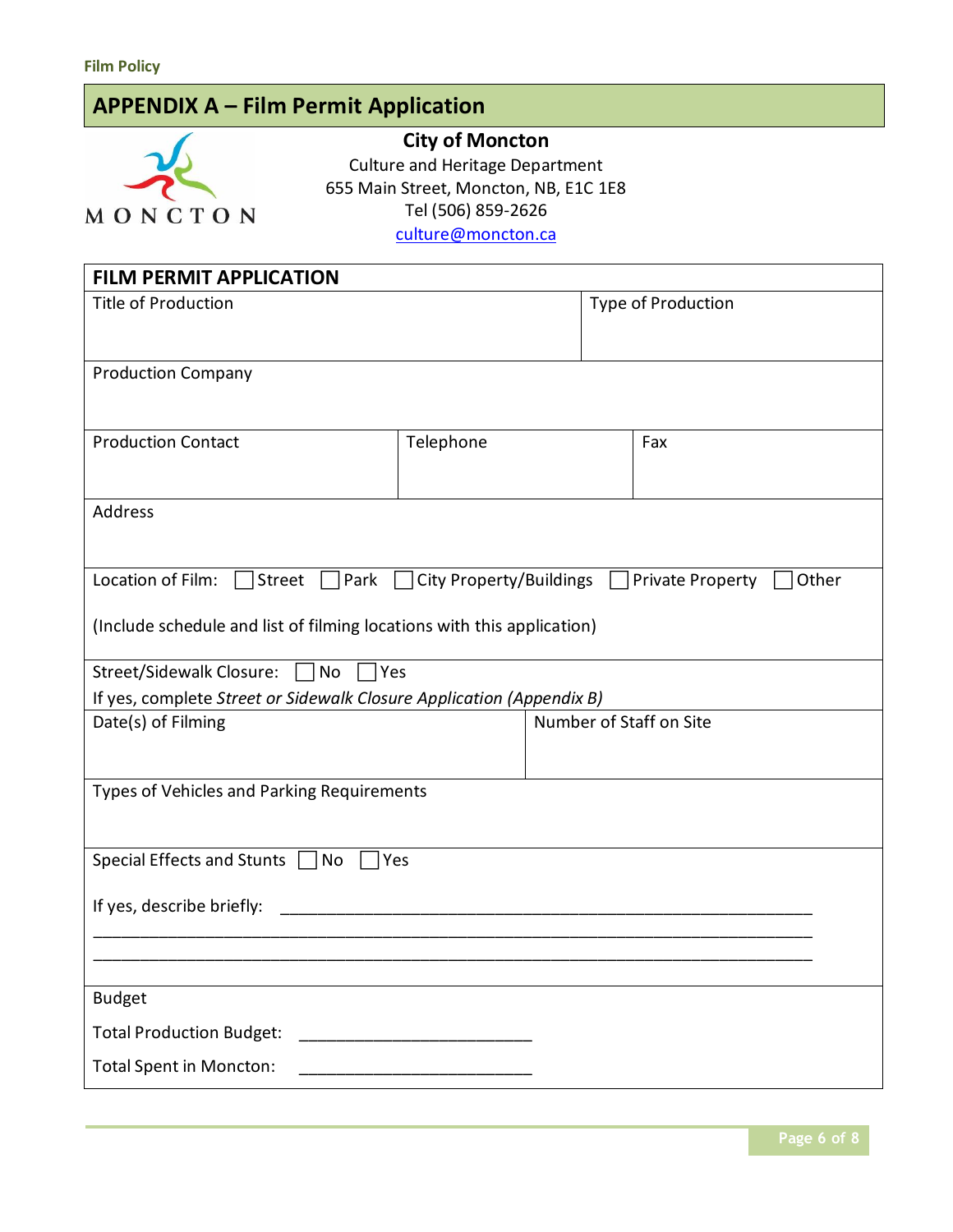| <b>APPENDIX A – Film Permit Application (Cont'd)</b>                                                                                                                                                                                                                                                                                                                                                                                                                                                                                                                                                                                                                                                                                 |       |  |  |  |  |  |
|--------------------------------------------------------------------------------------------------------------------------------------------------------------------------------------------------------------------------------------------------------------------------------------------------------------------------------------------------------------------------------------------------------------------------------------------------------------------------------------------------------------------------------------------------------------------------------------------------------------------------------------------------------------------------------------------------------------------------------------|-------|--|--|--|--|--|
| City Employees Required (Specify)                                                                                                                                                                                                                                                                                                                                                                                                                                                                                                                                                                                                                                                                                                    |       |  |  |  |  |  |
|                                                                                                                                                                                                                                                                                                                                                                                                                                                                                                                                                                                                                                                                                                                                      |       |  |  |  |  |  |
| <b>Location Manager</b>                                                                                                                                                                                                                                                                                                                                                                                                                                                                                                                                                                                                                                                                                                              | Phone |  |  |  |  |  |
| <b>Production Manager</b>                                                                                                                                                                                                                                                                                                                                                                                                                                                                                                                                                                                                                                                                                                            | Phone |  |  |  |  |  |
| <b>INDEMNITY:</b>                                                                                                                                                                                                                                                                                                                                                                                                                                                                                                                                                                                                                                                                                                                    |       |  |  |  |  |  |
| The applicant agrees to indemnify and save harmless the City of Moncton, its elected and appointed<br>officers, agents, servants, and employees from and against all liability, claims, damages, losses, costs,<br>actions, causes of actions, suits, proceedings expenses and demands of every kind, description, and<br>nature whatsoever, including legal fees and disbursements, arising out of or in any way connected<br>with the issuance of this permit or with the use of City of Moncton properties pursuant to this<br>agreement. This permit may be revoked at any time.<br>I hereby acknowledge receipt of the City of Moncton Film Policy and agree to operate within the terms<br>and conditions as outlined in such. |       |  |  |  |  |  |
| Name of Applicant:                                                                                                                                                                                                                                                                                                                                                                                                                                                                                                                                                                                                                                                                                                                   |       |  |  |  |  |  |
| Title of Applicant:                                                                                                                                                                                                                                                                                                                                                                                                                                                                                                                                                                                                                                                                                                                  |       |  |  |  |  |  |
|                                                                                                                                                                                                                                                                                                                                                                                                                                                                                                                                                                                                                                                                                                                                      |       |  |  |  |  |  |
| Signature of Applicant                                                                                                                                                                                                                                                                                                                                                                                                                                                                                                                                                                                                                                                                                                               | Date  |  |  |  |  |  |